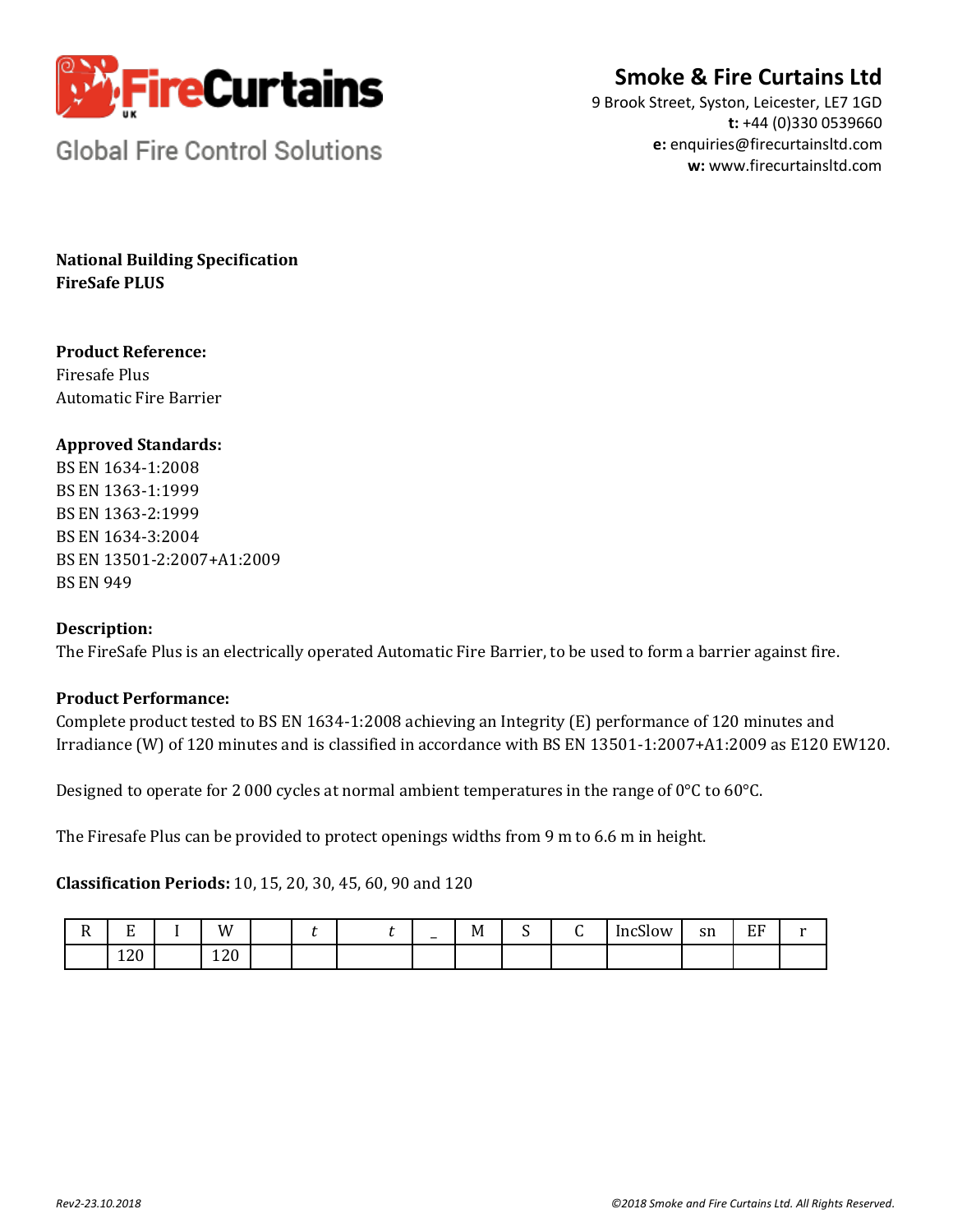

# **Smoke & Fire Curtains Ltd**

**Global Fire Control Solutions** 

9 Brook Street, Syston, Leicester, LE7 1GD **t:** +44 (0)330 0539660 **e:** enquiries@firecurtainsltd.com **w:** [www.firecurtainsltd.com](http://www.firecurtainsltd.com/)

### **General Description:**

The Automatic Fire Barrier head box is manufactured from 1.2 mm zintec steel with removable cover plates allowing access to the fabric curtain roller. Standard head box sizes are 180 mm x 180 mm larger head boxes where the fabric curtain drop is in excess of 3 m. A suitably weighted bottom bar is provided to prevent deflection and ensure correct operation under gravity.

The roller is constructed from a steel tube, each of which incorporates a 24Vdc motor. The fabric curtain is a stainless steel wire reinforced glass fabric, coated with a specially formulated intumescent filled silicone. When exposed to temperatures above 160°C the coating system will form an expanding carbonic char. The weight is approx. 1750 g/m<sup>2</sup> in its finished form. The fabric thickness is nominally 1.9 mm and the weave is an 8-shaft satin and is tested to withstand temperatures over 1000°C.

Side guides retain the fabric curtain edges and are installed either side to provide a seal between the fabric curtain and the surrounding construction.

The FireSafe Plus has fixing options to suit all types of ceiling configurations and can be integrated into either a suspended or a solid ceiling. It remains hidden until required. Upon receiving a signal from the fire detection system or on loss of power the Automatic Fire Barrier unwinds to its fire operational position by gravity.

### **Control System:**

The control panel [model FC– 01 GFS] meets the following EU Directives: Low Voltage Directive 2006/95/EC and Electromagnetic Compatibility Directive 2004/108/EC.

Under normal operating conditions the Automatic Fire Barrier would be held in the retracted position via the motor operating at low voltage. Upon activation of the fire alarm the control panel will remove the supply voltage and the Automatic Fire Barrier will descend under gravity in a controlled manner. A dynamic braking system housed in the motor control circuit controls the speed of descent.

To retract the Automatic Fire Barrier the control panel supplies 24Vdc to the motor which drives the Automatic Fire Barrier to the upper position. As the bottom bar interfaces with the head box the limit setting holds the bottom bar in the retracted position.

Should the mains power fail to the control panel the supply is automatically switched to the integral standby battery. The Automatic Fire Barrier remains in the retracted position for 24 hrs. The Automatic Fire Barrier will remain fully operational until the battery low voltage cut off facility reads a voltage of 21V, the Automatic Fire Barrier will then safely descend under gravity to its fire operational position.